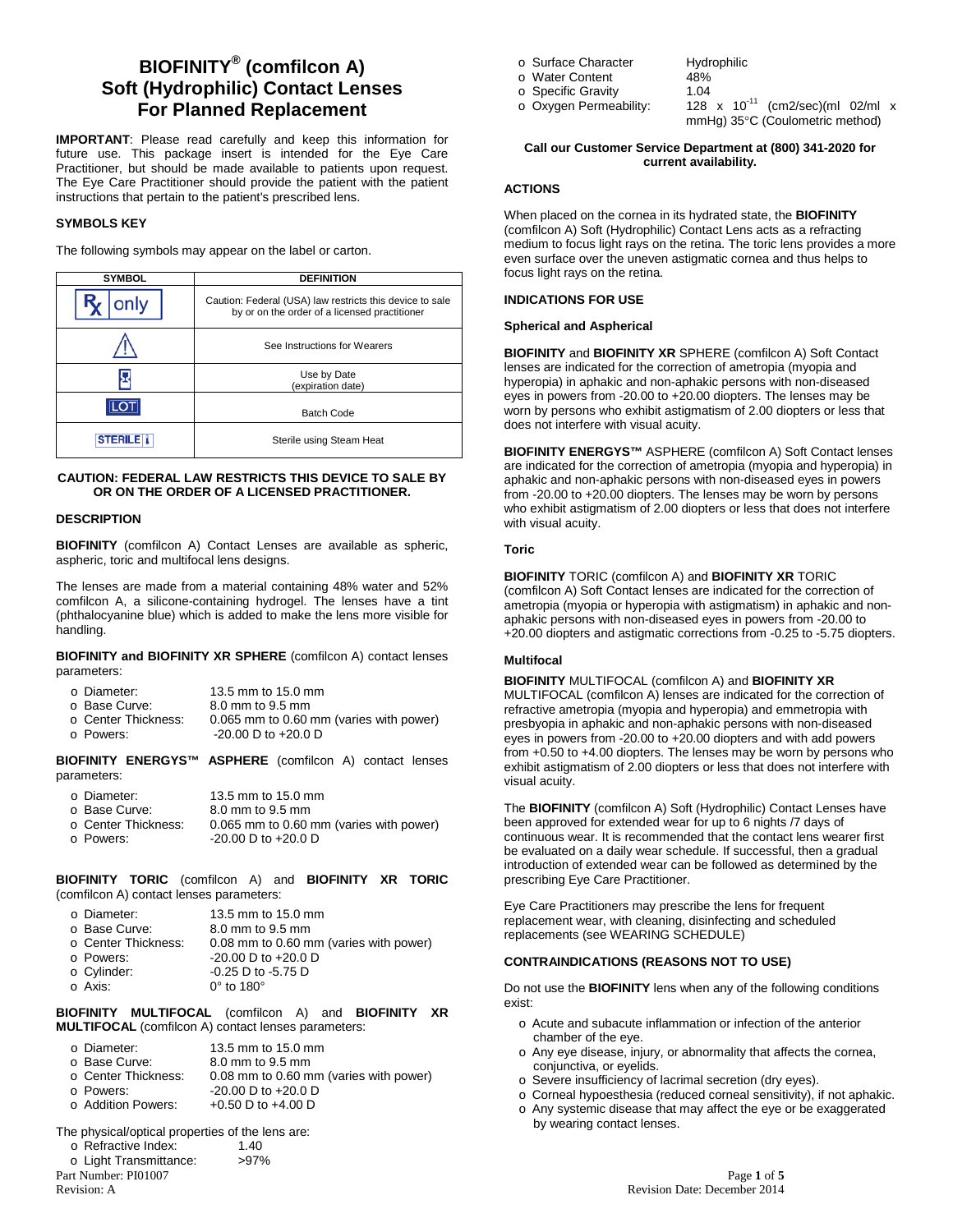- o Allergic reactions of ocular surfaces or adnexa that may be induced or exaggerated by wearing contact lenses or use of contact lens solutions.
- o Allergy to any ingredient, such as mercury or thimerosal, in a solution, which is to be used to care for any **BIOFINITY** lens.
- o Any active corneal infection (bacterial, fungal, or viral).
- o If eyes become red or irritated.
- o The patient is unable to follow lens care regimen or unable to obtain assistance to do so.

## **WARNINGS:**

#### **PROBLEMS WITH CONTACT LENSES AND LENS CARE PRODUCTS COULD RESULT IN SERIOUS INJURY TO THE EYE**.

It is essential that the patient follows the directions of the eye care practitioner and all labeling instructions for proper use of contact lenses and lens care products, including the lens case.

Patients should be advised of the following instructions for use and warnings pertaining to contact lens wear:

#### i. **Soaking and Storing the Lenses**

#### *Instruction for Use:*

Use only fresh multi-purpose (contact lens disinfecting) solution each time the patient soaks (stores) the lenses.

#### **WARNING:**

Do not reuse or "top off" old solution left in the lens case since solution reuse reduces effective lens disinfection and could lead to severe infection, vision loss or blindness.

"Topping-Off" is the addition of fresh solution to solution that has been sitting in the case.

#### ii. **Rub and Rinse Time**

#### *Instruction for Use:*

• Rub and rinse the lenses according to the recommended lens rubbing and rinsing times in the labeling of the multipurpose solution to adequately disinfect the lenses.

### **WARNING:**

- Rub and rinse the lenses for the recommended amount of time to help prevent serious eye infections.
- Never use water, saline solution, or rewetting drops to disinfect the lenses. These solutions will not disinfect the lenses. Not using the recommended disinfectant can lead to severe infection, vision loss or blindness.

### iii. **Lens Case Care**

#### *Instruction for Use:*

- Empty and clean contact lens cases with digital rubbing using fresh, sterile disinfecting solutions/contact cleaner. Never use water. Cleaning should be followed by rinsing with fresh, sterile disinfecting solutions (never use water) and wiping the lens cases with fresh, clean tissue is recommended. Never air-dry or recap the lens case lids after use without any additional cleaning methods. If air drying, be sure that no residual solution remains in the case before allowing it to dry.
- Replace the lens case according to the directions given by the eye care professional or the labeling that came with the case.
- Contact lens cases can be a source of bacterial growth.

### **WARNING:**

Do not store the lenses or rinse the lens case with water or any non-sterile solution. Only use fresh multi-purpose solution to not contaminate the lenses or lens case. Use of non-sterile solution can lead to severe infection, vision loss or blindness.

#### iv. **Water Activity**

#### *Instruction for Use:*

• Do not expose the contact lenses to water while wearing them.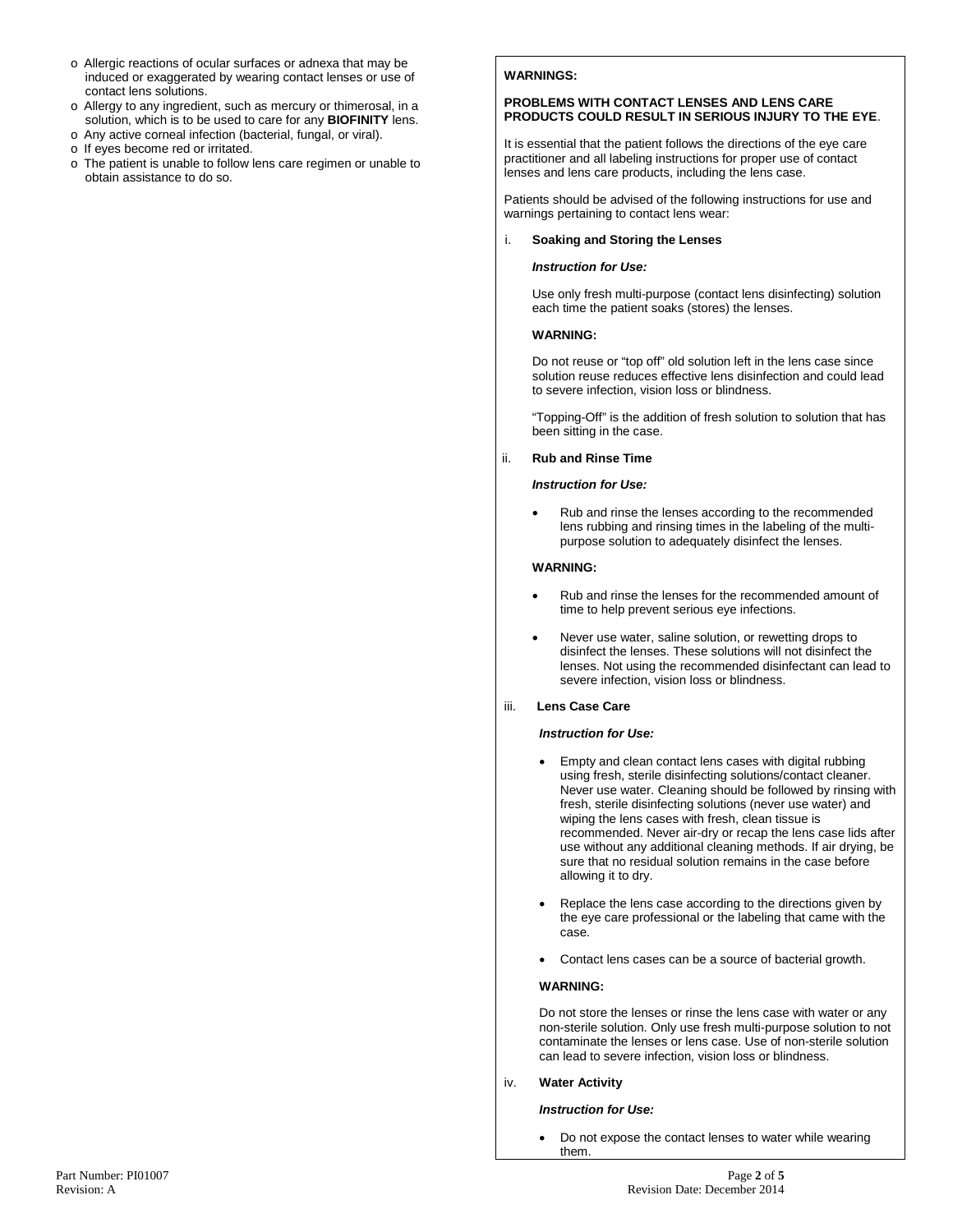### **WARNING:**

Water can harbor microorganisms that can lead to severe infection, vision loss or blindness. If the lenses have been submersed in water when swimming in pools, lakes or oceans, discard them and replace them with a new pair. Ask the eye care practitioner (professional) for recommendations about wearing the lenses during any activity involving water.

### v. **Discard Date on Multi-purpose Solution Bottle**

### *Instruction for Use:*

- Discard any remaining solution after the recommended time period indicated on the bottle of multi-purpose solution used for disinfecting and soaking the contact lenses.
- The Discard date refers to the time to safely use contact lens care product after the bottle has been opened. It is not the same as the expiration date, which is the last date that the product is still effective before it is opened.

#### **WARNING:**

Using the multi-purpose solution beyond the discard date could result in contamination of the solution and can lead to severe infection, vision loss or blindness.

- To avoid contamination, DO NOT touch tip of container to any surface. Replace cap after using.
- To avoid contaminating the solution, DO NOT transfer to other bottles or containers.

**EYE PROBLEMS, INCLUDING CORNEAL ULCERS, CAN DEVELOP RAPIDLY AND LEAD TO LOSS OF VISION; IF THE FOLLOWING IS EXPERIENCED:**

- **Eye Discomfort,**
- **Excessive Tearing,**
- **Vision Changes;**
- **Loss of Vision,**
- **Eye Redness**
- **Or Other Eye Problems**

#### **PATIENTS SHOULD BE INSTRUCTED TO IMMEDIATELY REMOVE THE LENSES, AND PROMPTLY CONTACT THE EYE CARE PRACTITIONER.**

- Daily wear lenses are not indicated for overnight wear, and patients should be instructed not to wear lenses while sleeping. Clinical studies have shown that risk of serious adverse reactions is increased when these lenses are worn overnight.
- Studies have shown that contact lens wearers who are smokers have a higher incidence of adverse reactions than nonsmokers.
- o Patients should be cautioned that proper use and care of the contact lenses and lens care products, including lens cases, are essential for the safe use of these products. It is essential that patients follow their Eye Care Practitioner's directions and all labeling instructions for proper use of lenses and lens care products. Patients should fill their lens case with fresh solution every time they store their lenses, and never re-use solution. Additionally, they should clean and rinse their lens case between uses as recommended by their Eye Care Practitioner. Eye problems, including corneal ulcers, can develop rapidly and lead to **loss of vision**.
- $\circ$  The result of a study<sup>1</sup> indicate the following:
	- a. The overall annual incidence of ulcerative keratitis in daily wear contact lens users is estimated to be about 4.1 per 10,000 persons and about 20.9 per 10,000 persons in extended wear contact lens users.
	- b. The risk of ulcerative keratitis is 4 to 5 times greater for extended wear contact lens users than for daily wear users. When daily wear users who wear their lenses overnight and extended wear users who wear their lenses on a daily basis are excluded from the comparison, the risk among extended wear users are 10 to 15 times greater than among daily wear users.
	- When daily users wear their lenses overnight (outside the approved indication), the risk of ulcerative keratitis is 9 times greater than among those who do not wear them overnight.
	- d. The overall risk of ulcerative keratitis may be reduced by carefully following directions for lens care, including cleaning the lens case.
	- The risk of ulcerative keratitis among contact lens users who smoke is estimated to be 3 to 8 times greater than among non-smokers.
	- f. If patients experience eye discomfort, excessive tearing, vision changes, redness of the eye or other problems, they should be instructed to immediately remove their lenses and promptly contact their Eye Care Practitioner. It is recommended that contact lens wears see their Eye Care Practitioner routinely as directed.

#### *1 NewEnglandJournalofMedicine,September21,1989;321(12),pp.773-783*

### **PRECAUTIONS**

### **Special Precautions for Eye Care Practitioners**

- o Due to the small numbers of patients enrolled in clinical investigation of lenses, all refractive powers, design configurations, or lens parameters available in the lens material are not evaluated in significant numbers. Consequently, when selecting an appropriate lens design and parameters, the Eye Care Practitioner should consider all characteristics of the lens that can affect lens performance and ocular health, including oxygen permeability, wettability, central and peripheral thickness, and optic zone diameter.
- o The potential impact of these factors on the patient's ocular health should be carefully weighed against the patient's need for refractive correction; therefore, the continuing ocular health of the patient and lens performance on the eye should be carefully monitored by the prescribing Eye Care Practitioner.
- o Patients who wear contact lenses to correct presbyopia may not achieve the best corrected visual acuity for either far or near vision. Visual requirements vary with the individual and should be considered when selecting the most appropriate type of lens for each patient.
- o Aphakic patients should not be fitted with any **BIOFINITY** contact lenses until the determination is made that the eye has healed completely.
- o Fluorescein, a yellow dye, should not be used while the lenses are on the eyes. The lenses absorb the dye and become discolored. Whenever fluorescein is used in the eyes, the eyes should be flushed with a sterile saline solution that is recommended for in-eye use.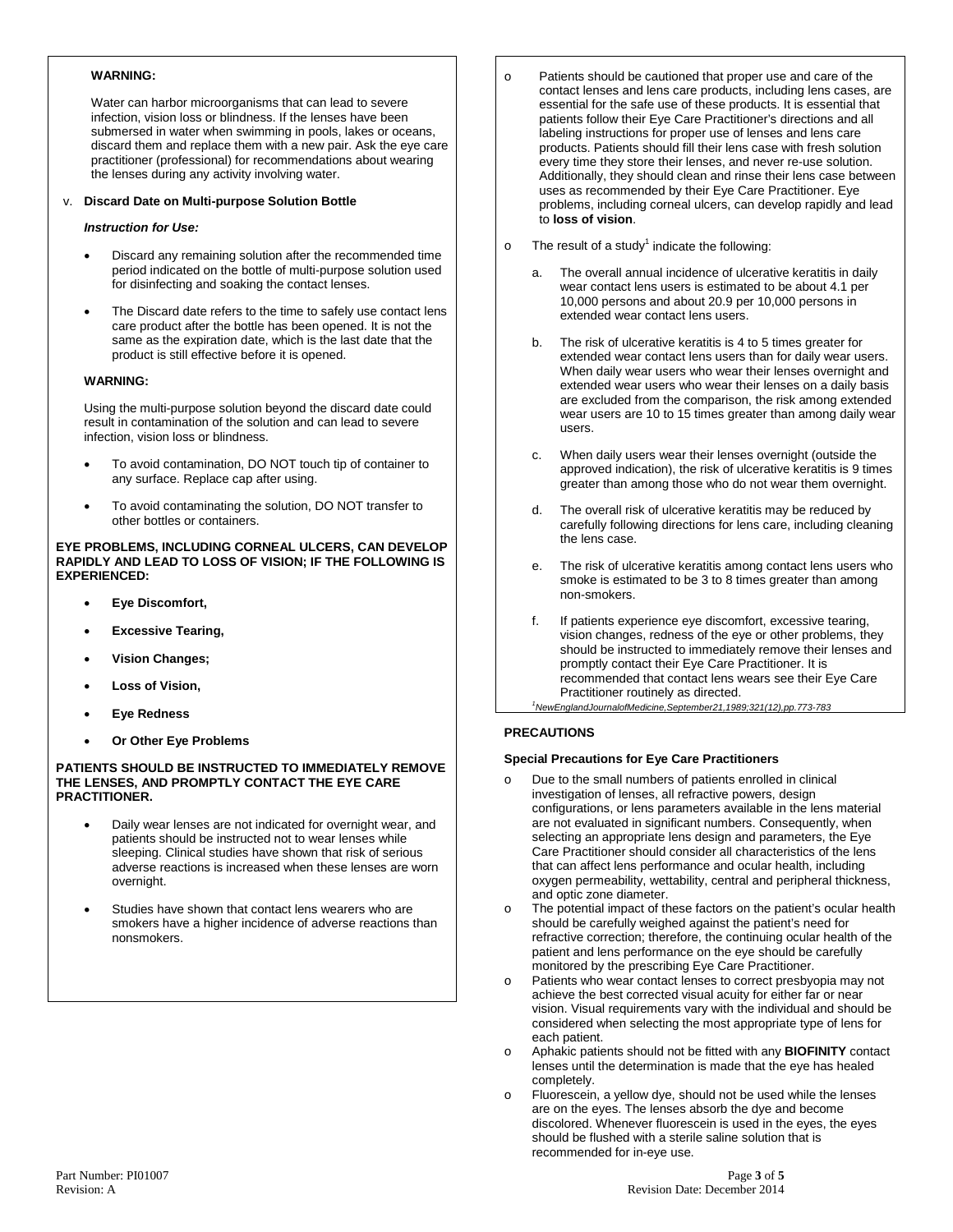o Before leaving the Eye Care Practitioner's office, the patient should be able to promptly remove the lenses or should have someone else available who can remove the lenses for him or her. Eye Care Practitioners should instruct the patient to remove the lenses immediately if the eye becomes red or irritated.

Eye Care Practitioners should carefully instruct patients about the following care regimen and safety precautions:

- o Do not use saliva or anything other than the recommended solutions for lubricating or wetting lenses.
- o Never use solutions recommended for conventional hard contact lenses only.
- o Always follow the directions in the package inserts for the use of contact lens solutions.
- o Always use a chemical lens care system. Use of heat care system can damage the comfilcon A contact lenses.
- o Sterile unpreserved solutions, when used, should be discarded after the time specified in the labeling directions.
- o If the lens sticks (stops moving) on the eye, follow the recommended directions on Care for a Sticking Lens. The lens should move freely on the eye for the continued health of the eye. If non-movement of the lens continues, the patient should be instructed to **immediately** consult his or her Eye Care Practitioner.
- o Always wash and rinse hands before handling lenses. Do not get cosmetics, lotions, soaps, creams, deodorant, or sprays in the eyes or on the lenses. It is best to put on lenses before putting on makeup. Water-based cosmetics are less likely to damage lenses than oil-based products.
- o Do not touch the contact lenses with the finger or hands if the hands are not free of foreign materials, as lens damage may occur.
- o Always handle lenses gently and avoid dropping them.
- o Never use tweezers or other tools to remove lenses from the lens container unless specifically indicated for that use. Pour the lens into your hand.
- o Do not touch the lens with fingernails.
- o Carefully follow the handling, insertion, removal, cleaning, and wearing instructions in the Patient Instructions for **BIOFINITY** contact lenses and those prescribed by the Eye Care practitioner.
- o Never wear lenses beyond the period recommended by the Eye Care Practitioner.
- o Always discard disposable lenses and lenses worn on a frequent replacement schedule after the recommended wearing schedule prescribed by the Eye Care Practitioner.
- o Avoid all harmful or irritating vapors and fumes while wearing lenses.
- o If aerosol products such as hairspray are used while wearing lenses, exercise caution and keep eyes closed until the spray has settled.
- o Ask the Eye Care Practitioner about wearing the lenses during sporting activities.
- o Inform the doctor (Health Care Practitioner) about being a contact lens wearer.
- o Always contact the Eye Care Practitioner before using any medicine in the eyes.
- o Always inform the employer of being a contact lens wearer. Some jobs may require use of eye protection equipment or may require that the patient not wear contact lenses.
- o As with any contact lens, follow-up visits are necessary to assure the continuing health of the patient's eyes. The patient should be instructed as to a recommended follow-up schedule.

# **ADVERSE REACTIONS**

The patient should be informed that the following problems may occur:

- o Eyes stinging, burning, or itching (irritation), or other eye pain.
- o Comfort is less than when the lens was first placed on the eye.
- o Feeling that something is in the eye such as a foreign body or a scratched area.
- o Excessive watering (tearing) of the eyes.
- o Unusual eye secretions.
- $\circ$  Redness of the eyes.<br> $\circ$  Reduced sharpness of
- o Reduced sharpness of vision (poor visual acuity).<br>
Blurred vision, rainbows, or halos around objects.
- Blurred vision, rainbows, or halos around objects.
- o Sensitivity to light (photophobia).<br>
o Drv eves.
- Dry eyes.

If the patient notices any of the above, he or she should be instructed to:

#### o **Immediately remove the lenses**.

o If the discomfort or the problem stops, then look closely at the lens. If the lens is in some way damaged, do not put the lens back on the eye. Place the lens in the storage case and contact the eye care practitioner. If the lens has dirt, an eyelash, or other foreign body on it, or the problem stops and the lens appears undamaged, the patient should thoroughly clean, rinse, and disinfect both lenses; then reinsert them. After reinsertion, if the problem continues the patient should **immediately remove the lenses and consult the Eye Care Practitioner**.

When any of the above problems occur, a serious condition such as infection, corneal ulcer, neovascularization, or iritis may be present. The patient should be instructed to **keep the lens off the eye and seek immediate** professional identification of the problem and prompt treatment to avoid serious eye damage.

### **FITTING**

Conventional methods of fitting contact lenses apply to all **BIOFINITY** contact lenses. For a detailed description of the fitting techniques, refer to the **BIOFINITY** Professional Fitting and Information Guide, copies of which are available from:

> CooperVision, Inc. 711 North Road Scottsville, New York 14546 1-800-341-2020 www.coopervision.com

### **WEARING SCHEDULE**

**The wearing and replacement schedules should be determined by the Eye Care Practitioner**. Patients tend to over-wear the lenses initially. The Eye Care Practitioner should emphasize the importance of adhering to the initial maximum wearing schedule. Regular checkups, as determined by the eye care practitioner are also extremely important.

CooperVision recommends that all **BIOFINITY** lenses be discarded and replaced with a new lens on a frequent replacement basis. The eye care practitioner is encouraged to determine an appropriate lens replacement schedule based upon the response of the patient.

DAILY WEAR: (less than 24 hours, while awake). The maximum suggested wearing time is:

| DAY            | Hours | Day | Hours            |
|----------------|-------|-----|------------------|
|                | հ     |     | 12               |
| $\overline{c}$ | 8     | 5   | 14               |
| 3              | 10    | 6   | All waking hours |

The Eye Care Practitioner should determine the wearing and replacement schedule, based upon the patient's history and their ocular examination, as well as the practitioner's experience and clinical judament.

**EXTENDED WEAR**: **BIOFINITY** contact lenses may be prescribed for daily wear and extended wear for up to 6 nights/ 7 days of continuous day and night wear. Not all patients can achieve the maximum wear time. It is recommended that the contact lens wearer be evaluated on a daily wear schedule. If successful, then a gradual introduction of extended wear can be followed as determined by the prescribing Eye Care Practitioner.

Once removed, it is recommended that the lens remain out of the eye for a period of rest overnight or longer and discarded in accordance with the prescribed wearing schedule. The Eye Care Practitioner should determine the appropriate wearing time and provide specific instructions to the patient regarding lens care, insertion and removal.